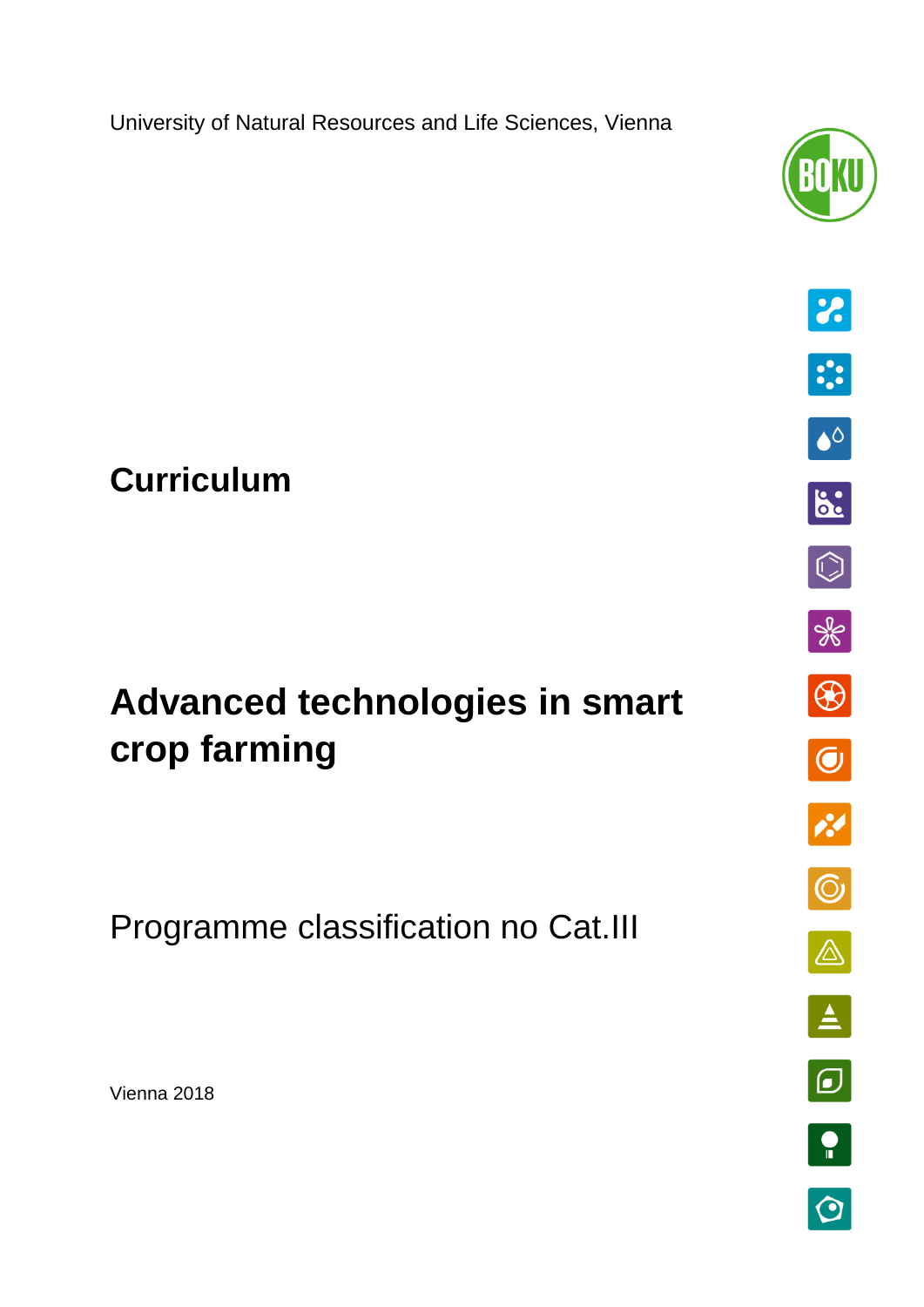# Contents

| $\mathbf{1}$ |     |  |  |  |
|--------------|-----|--|--|--|
|              | 1.1 |  |  |  |
|              | 1.2 |  |  |  |
| 2            |     |  |  |  |
| 3            |     |  |  |  |
|              | 3.1 |  |  |  |
|              | 3.2 |  |  |  |
|              | 3.3 |  |  |  |
|              | 3.4 |  |  |  |
| 4            |     |  |  |  |
| 5            |     |  |  |  |
| 6            |     |  |  |  |
| Annex A      |     |  |  |  |
| Annex B      |     |  |  |  |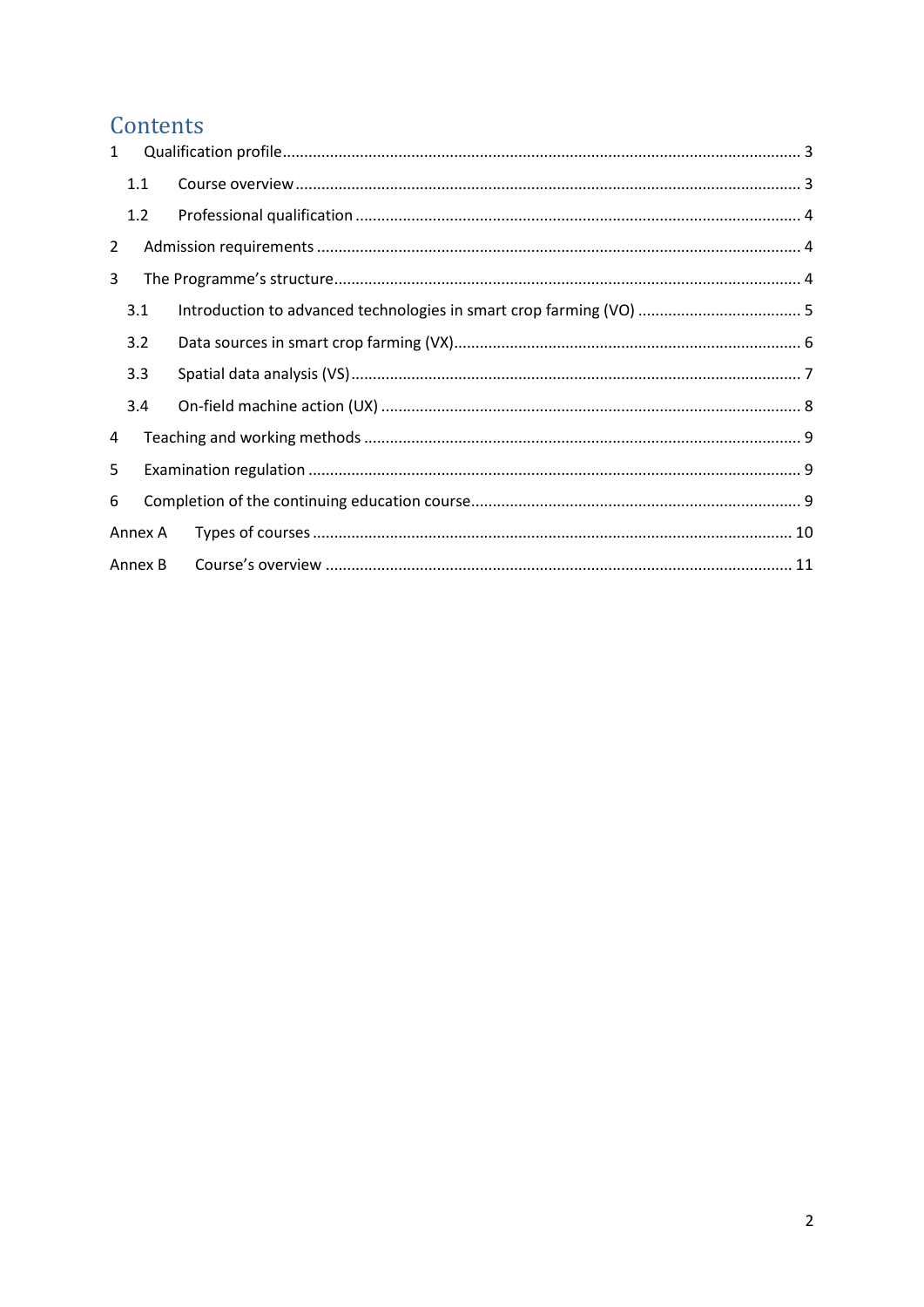# <span id="page-2-0"></span>1 Qualification profile

### <span id="page-2-1"></span>1.1 Course overview

The continuing education short programme "Advanced technologies in smart crop farming" is a single certificate course that provides multidisciplinary education necessary to develop knowledge and skills in the utilization of advanced digital technology that monitors and optimizes agricultural production processes. The holistic approach of the programme provides participants with an opportunity to develop their individual competences for critical thinking, communication and working in teams, as well as problem solving skills. The course examines the concept of precision farming and provides an introduction of advanced technologies available to support precision farming covering tools and applications in GIS, remote sensing and variable rate technology. Through lectures and practical demonstrations the course examines processes of precision agriculture covering data collection, data analysis and analysis applications and provides highly specialized knowledge to the graduate for integrating of advanced technologies in smart crop farming appropriate to specific environment conditions and management practices.

Based on modern teaching and teaching methods through a balanced combination of theoryoriented and practice-oriented units, the certificate course provides adequate learning outcomes:

- Knowledge the graduate will acquire highly specialized knowledge of control systems for the automation in agriculture, knowledge of data structures and network systems and will be able to define the science of site–specific farming and their benefits.
- $\bullet$  Skills the graduate will be able to:
	- o Develop and apply proprietary technology in plant systems as well as in the automation and control of interpret, integrate and transmit the theoretical and methodological concepts required for the use of GIS and remote sensing techniques including discrimination and categorization of geospatial data according to their nature, conversion procedures and advanced processing techniques.
	- o Integrate GIS tools and functions to store, manage, analyse and process geospatial data in order to extract relevant information for decision making.
- Competencies The graduate will be able to:
	- o Generate, assess, evaluate and manage data coming from crop production as well as soil and water resources in order to improve agricultural production efficiency through efficient and economical use of resources.
	- $\circ$  Use the sources of scientific and technical information in an efficient manner to develop research skills in the mentioned topics above
	- o Handle complex contents and carry out a specific application of digitalization methodology in an agricultural process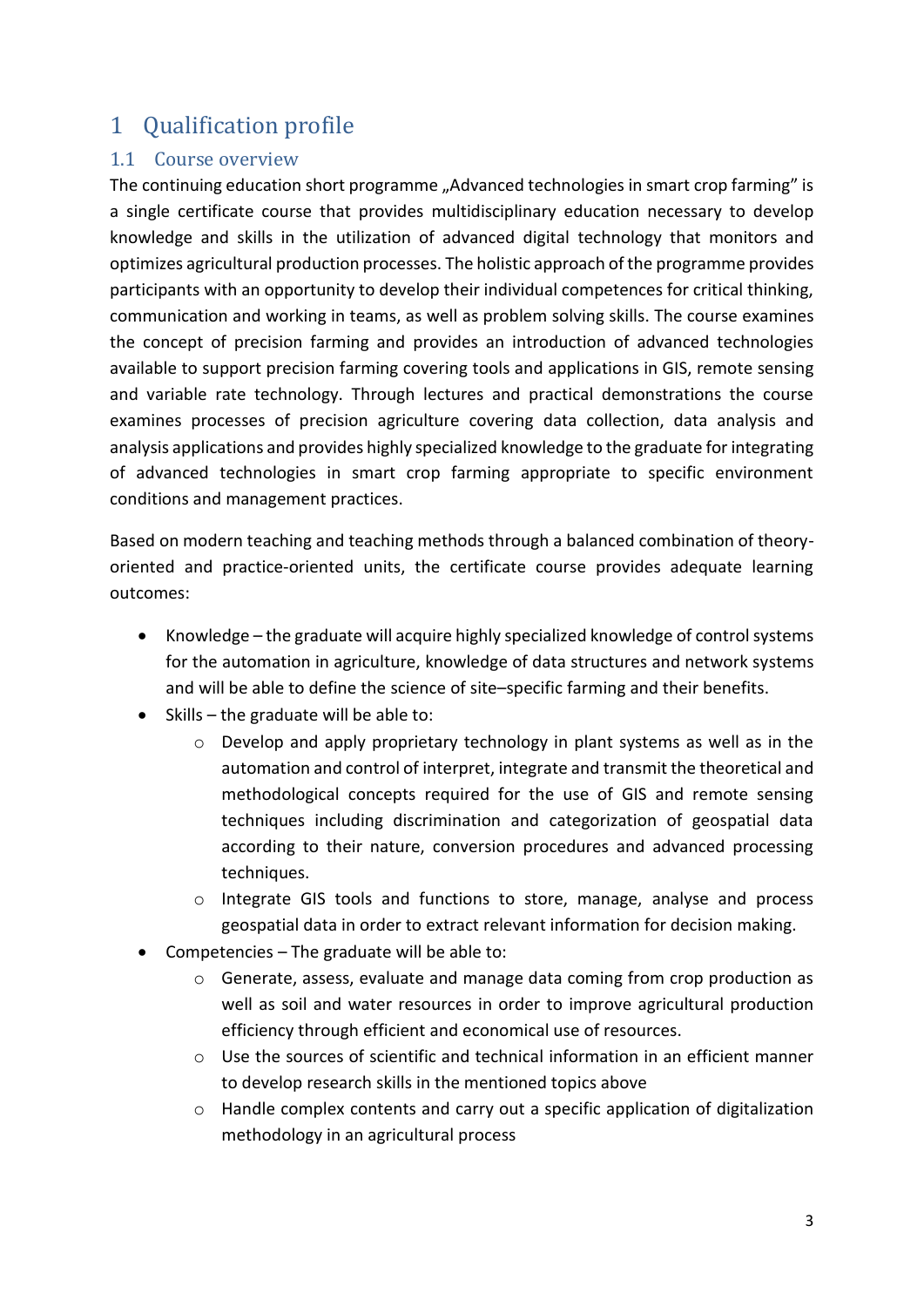### <span id="page-3-0"></span>1.2 Professional qualification

By completing the certificate course, the graduates acquire the comprehensive practical knowledge necessary for the application of geographical information systems in agricultural as well as the utilization of innovative smart systems in agriculture. The graduates will find career prospects and potential job opportunities in the high-tech agricultural sectors, technical consultancy, Government and international agencies, agronomy, farm management and agricultural engineering. The qualification will have a positive impact on promotions of the graduates within their current companies and will improve job opportunities in this sector as higher qualified professionals.

### <span id="page-3-1"></span>2 Admission requirements

The certificate course "Advanced technologies in smart crop farming" is a lifelong learning programme and vocation-oriented. Admission to the course requires a bachelor´s degree in natural resources, life sciences or technical sciences, or a degree from an advanced technical college. In individual cases also applicants without the above-mentioned degrees but with demonstrated long-standing relevant professional experience may be considered for admission to the certificate course. The certificate course is structured to provide subjectspecific knowledge for selected professionals of the agricultural sector (e.g. farmers, farm managers, sales managers), public agricultural institutions and ministries of agriculture. It is required from the course participants to:

- Possess relevant competences and skills in mathematics, physics, chemistry, biology, geography and technological topics
- Basic knowledge in IT and advanced computer skills
- Basic knowledge in agriculture
- Adequate language skills of English

### <span id="page-3-2"></span>3 The Programme's structure

The continuing education certificate course "Advanced technologies in smart crop farming" comprises compulsory educational elements equivalent to 6 ECTS credits in one semester.

The key subject areas of the certificate course are:

- 1. Introduction to advanced technologies in smart crop farming
- 2. Data sources in precision farming:
	- o GNSS in precision farming
	- o Biosystem sensors
- 3. Spatial data analysis
- 4. Field controlled machine action

The courses will be taught in English.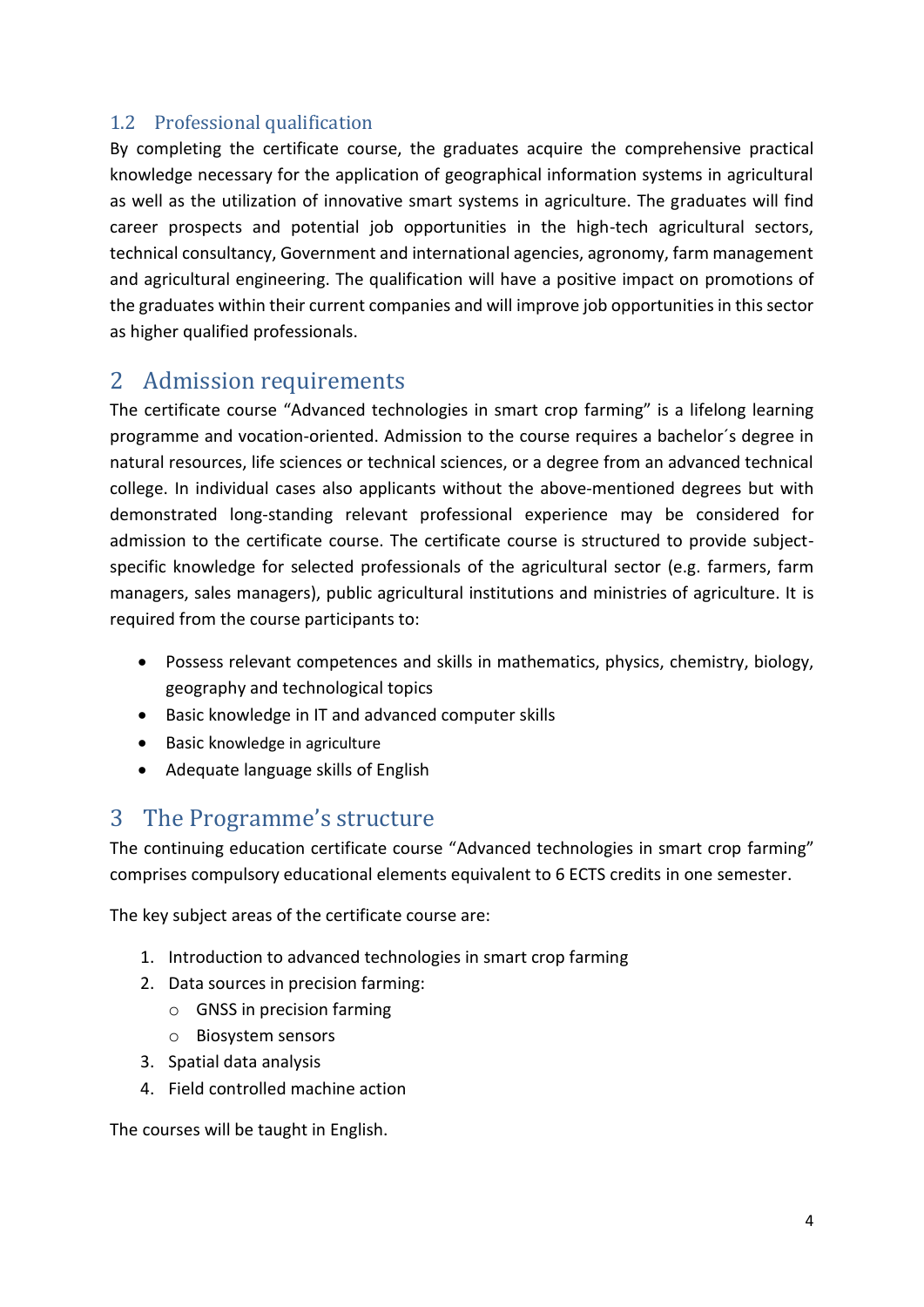### <span id="page-4-0"></span>3.1 Introduction to advanced technologies in smart crop farming (VO)

Workload: **ECTS credits: 0,5** 

#### **Course internal structure:**

| 1.1 Introduction                                            | 1.1.1 Administrative Introduction and Security<br><b>Information</b>                                          |  |
|-------------------------------------------------------------|---------------------------------------------------------------------------------------------------------------|--|
| 1.2 Overview of precision farming                           | 1.2.1. Principles of Precision Farming<br>1.2.2 Technology of precision farming                               |  |
| 1.3 Overview of technologies and tools for<br>smart farming | 1.3.1 Differences precision and smart Farming<br>1.3.2 Limits and future callenges of Smart<br><b>Farming</b> |  |
| 1.4 Future Aspects of Precision Farming                     |                                                                                                               |  |

- Participants are able to identify, to indicate and interpret the principals and the aim of precision farming
- Participants can differentiate between precision farming and smart farming applications
- Participants discover and apply the technological requirements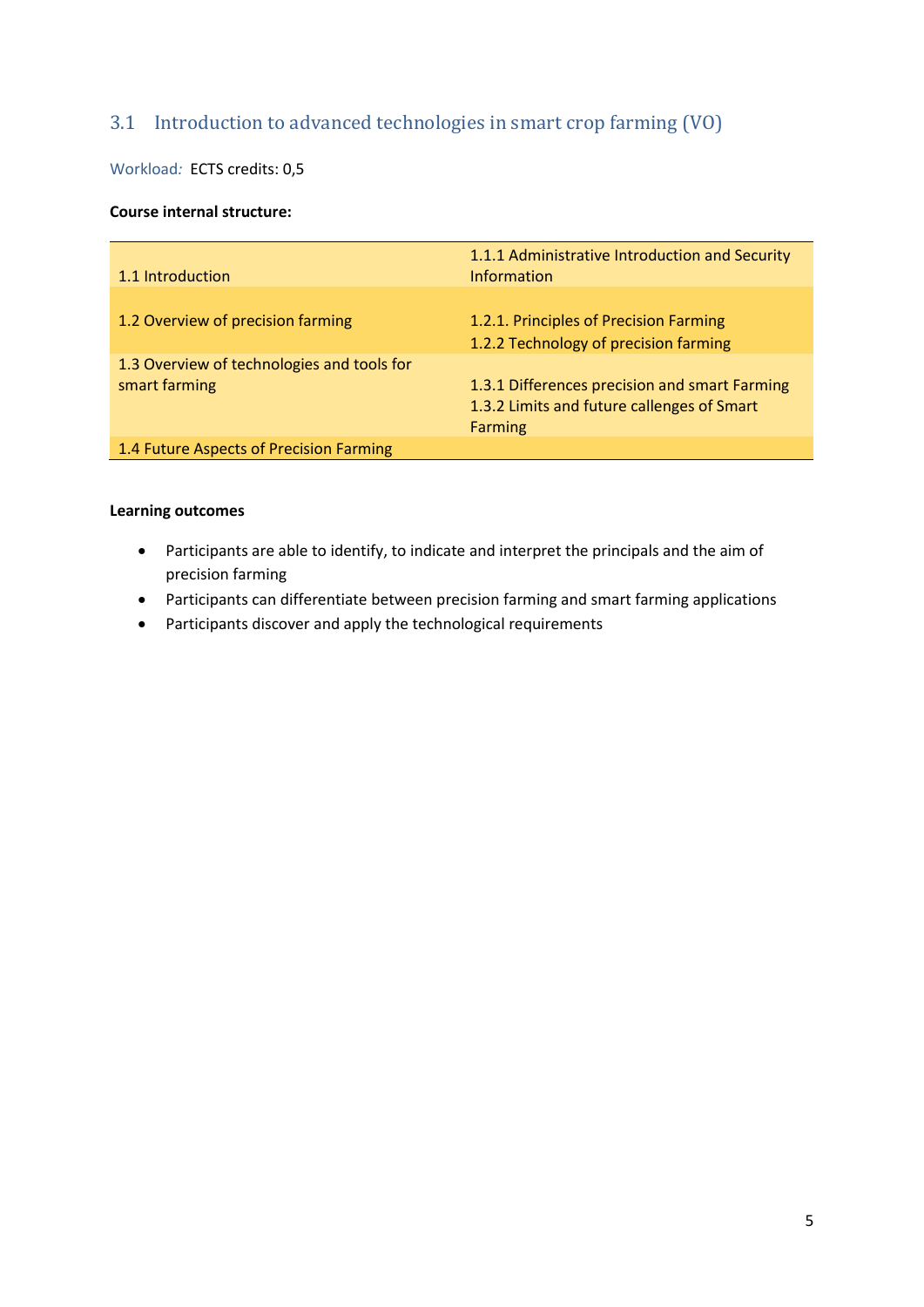### <span id="page-5-0"></span>3.2 Data sources in smart crop farming (VX)

Workload:ECTS credits: 2

#### **Course internal structure:**

| 2.1 GNSS and steering systems in precision<br>farming | 2.1.1. Overview                                                                                                                                                                                                                                                                        |
|-------------------------------------------------------|----------------------------------------------------------------------------------------------------------------------------------------------------------------------------------------------------------------------------------------------------------------------------------------|
|                                                       | 2.1.2. Positioning, error correction and<br>accuracy of GNSS systems                                                                                                                                                                                                                   |
|                                                       | 2.1.3. Automated steering systems in<br>agriculture                                                                                                                                                                                                                                    |
| 2.2 Biosystem sensors                                 | 2.2.1 Sensors overview: sensible element -><br>transduction -> amplifier -> conditioning -><br>control<br>2.2.2. Proximal sensing:<br>Electrical/electromagnetic, optical,<br>electrochemical. Examples: NIRS, hyperspectral<br>imaging, machine vision, RFID, proximity, on the<br>go |

- Participants are able to understand and applicate the functionality of existing GNSS tools to determine error corrections in agriculture and select appropriate systems for agriculture machinery. Participants are able to evaluate different technologies and tools offered on the market
- Participants can evaluate the potential, benefits and drawback of automated steering systems in agriculture and for precision crop farming
- Participants gain knowledge about the physical basics of biosensors to be able to design sensor concepts for future applications in agriculture and know about the errors which can appear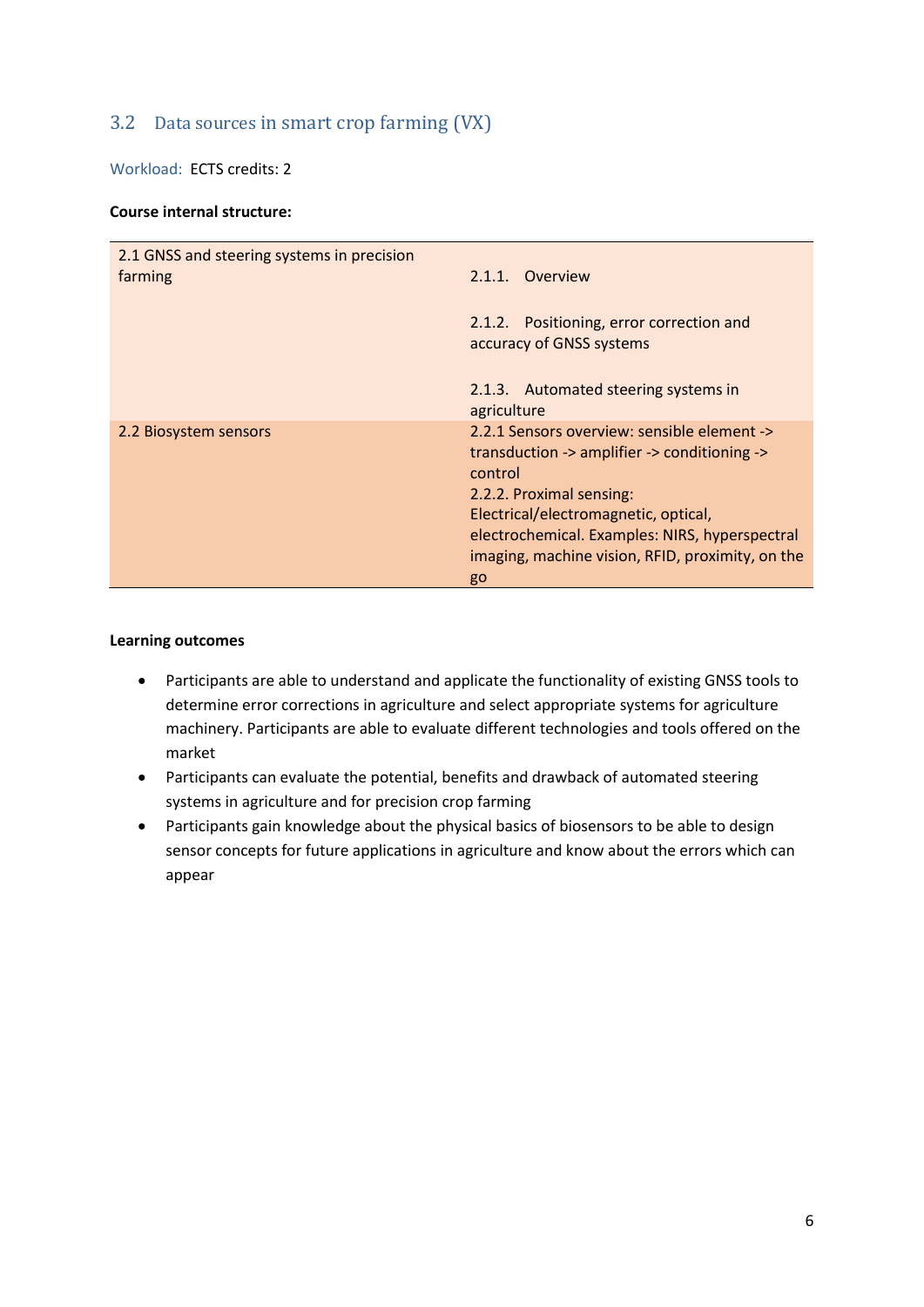### <span id="page-6-0"></span>3.3 Spatial data analysis (VS)

Workload: ECTS credits: 2,5

#### **Course internal structure:**

| 3.1 GIS in precision farming             | 3.1.1 General overview<br>3.1.2 GIS and Remote Sensing<br>3.1.3 Available software                                                                      |
|------------------------------------------|---------------------------------------------------------------------------------------------------------------------------------------------------------|
| 3.2 Spatial data management              | 3.2.1. Data bases and data formats<br>3.2.2 Coordinate reference systems<br>3.2.3. Import (integration of external data)/Export                         |
| 3.3 Spatial data acquisition             | 3.3.1 Raster data: focus on remotely sensed images<br>3.3.2 Vector data: including integration of GNSS data<br>from field measurements                  |
| 3.4 Spatial data analysis                | 3.4.1 Spatial interpolation methods: from point to<br>surface<br>3.4.2 Geometric intersection of spatial data<br>3.4.3 Spatial modelling and simulation |
| 3.5 Data visualization and documentation | 3.5.1 Map creation<br>3.5.2 Metadata: data documentation                                                                                                |

- Participants distinguish and explain the principles of geographic information technology and remote sensing
- Participants asses, create and manage GIS projects and apply geodata within their field
- Participants gain the knowledge to apply the principles of GIS and know how to implement spatial data in a GIS environment
- Participants can create, synthesis and analyze their own spatial data sets according to GIS standards
- Participants investigate the pros and cons about spatial data management
- They acquire spatial data and have the ability to compare different GIS tools for their own field data for surface calculations and simulations as well to implement GIS data from different sources
- They know how to combine and analyze spatial data from different sources and are able to work with different geometric and thematic layers.
- Participants can visualize the spatial results for decision support and can document the spatial data according to international metadata standards
- They gain the competence to create different kind of maps and document spatial data sets.
- Participants have the competence to decide on the application of appropriate visualization tools and to establish actions in accordance to these results.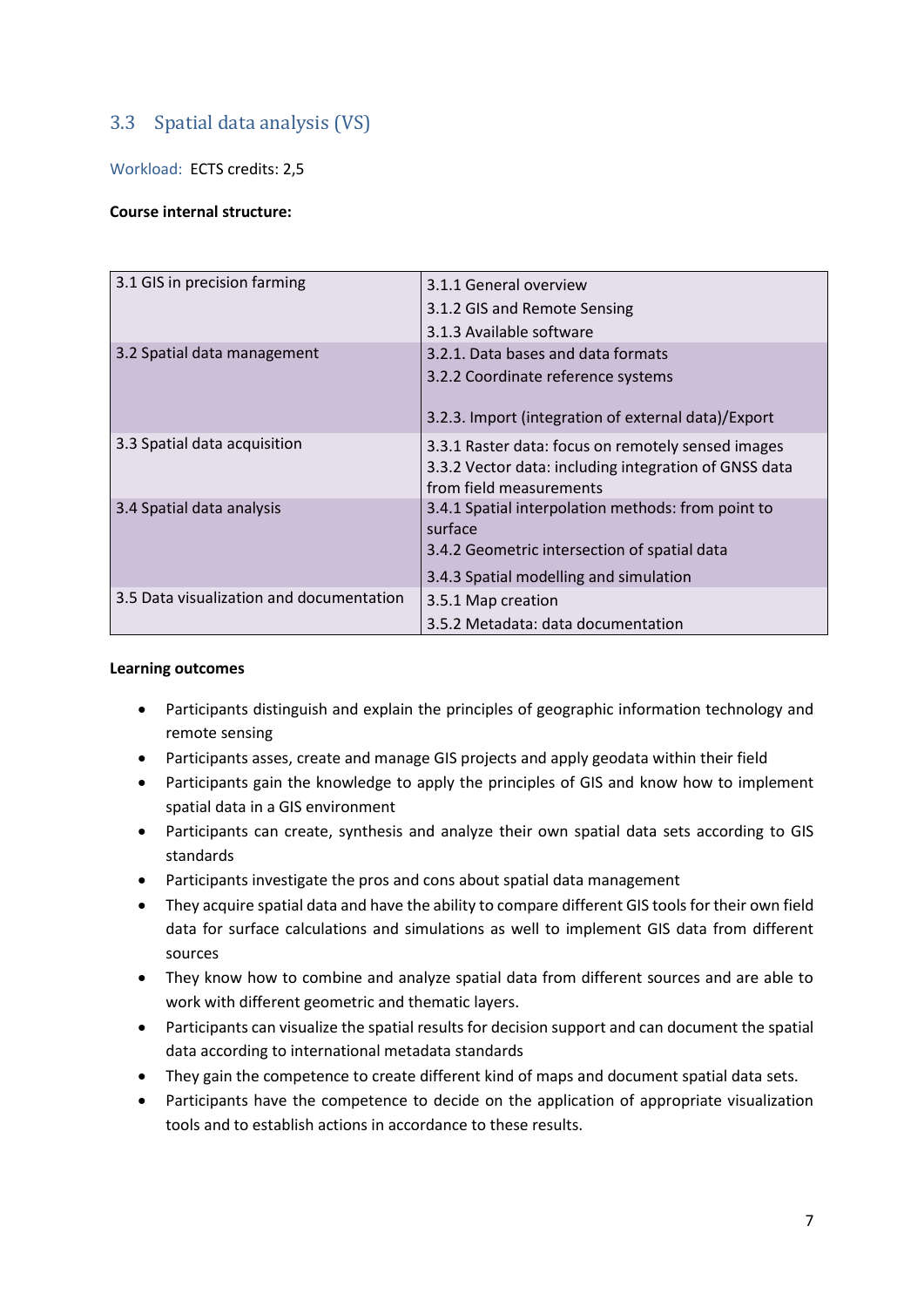### <span id="page-7-0"></span>3.4 On-field machine action (UX)

Workload: ECTS credits: 1

#### **Course internal structure:**

| 4.1 Variable rate application | 4.1.1 Introduction: technologies for variable<br>rate<br>4.1.2 Technologies for map-based variable rate<br>4.1.3 Online approach<br>4.1.4 Combined strategies     |
|-------------------------------|-------------------------------------------------------------------------------------------------------------------------------------------------------------------|
| 4.2 Section control           |                                                                                                                                                                   |
| 4.3 Communication and control | 4.3.1 Machine-Machine interfaces                                                                                                                                  |
| 4.4 Automation and robotics   | 4.4.1 Automated steering: based on GPS, on<br>field parameters, driving assistance & machine<br>coupling<br>4.4.2 Automated weeding<br>4.4.3 Robotic applications |

- Participants understand the technological principals of variable rate technology and know about the application accuracies to develop concepts for further innovation
- Participants can use the technologies and know about the data interfaces to create new solutions in "machine to machine"-communication
- Participants know examples of specific robotic solutions for crop production processes and the potential and drawback in agriculture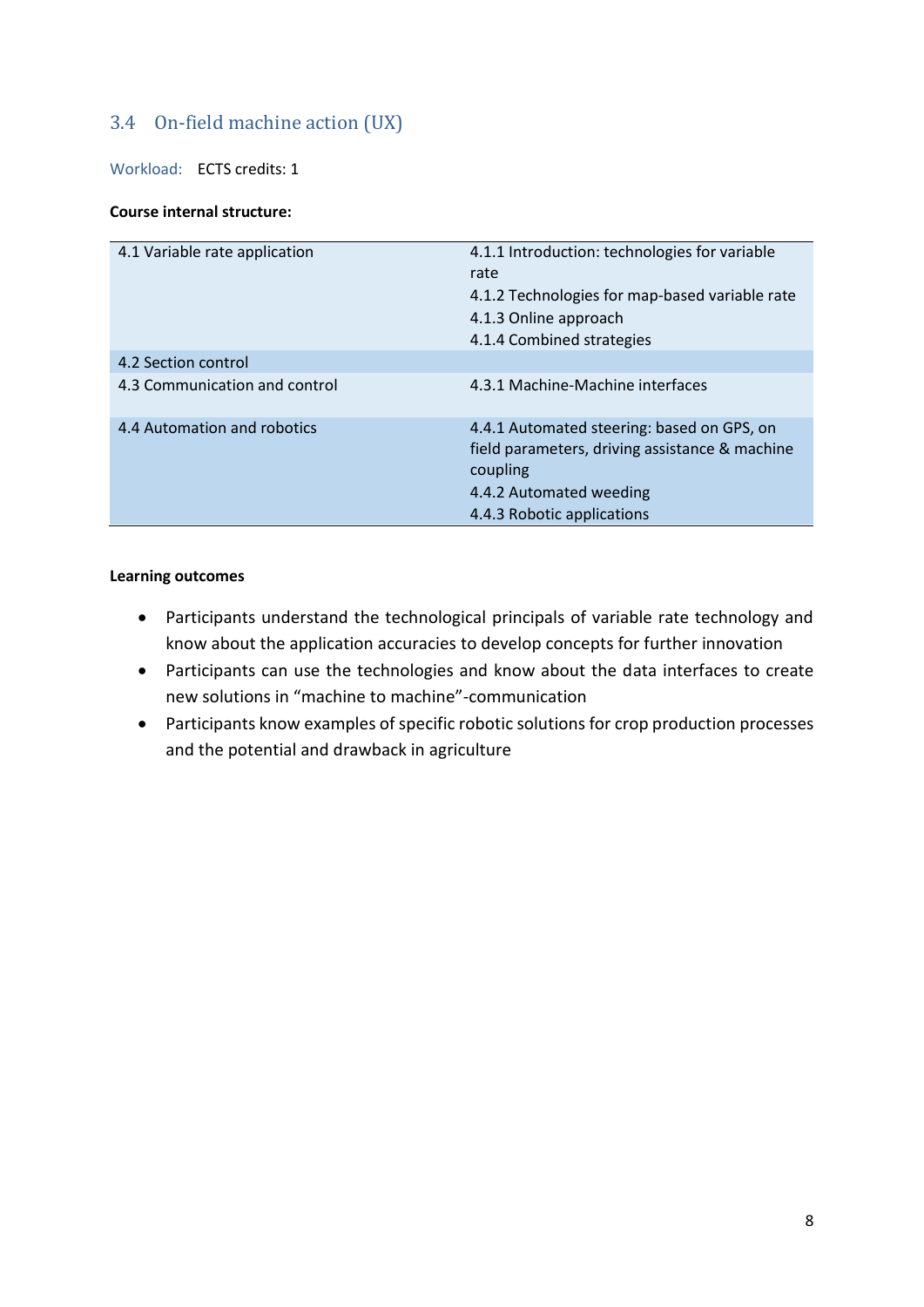# <span id="page-8-0"></span>4 Teaching and working methods

The subject areas of the certificate course will be delivered in the form of e-learning, face to face lessons as well as hands-on exercises. The purpose of this systematic approach and varied teaching methods is that students acquire knowledge, skills and competences at the EQF-level 7 within the course´s key subject areas. In line with the Bologna declaration, learners and learning processes are the focus of the didactic concept developed within the framework of the continuing education certificate course.

## <span id="page-8-1"></span>5 Examination regulation

The choice of examination methods and the assessment of the participant performance is based on the structure of the course and is determined by the course instructor.

- The evaluation of online lectures is based on online tests and multiple-choice exams. The evaluation of seminars (SE) is based on written reflective protocols
- The evaluation of practical lessons is based on group assignments and projects, peer reviews and problem-solving exercises

In order to successfully complete the course, the participants have to pass a final examination that can be in a form of a written paper.

# <span id="page-8-2"></span>6 Completion of the continuing education course

Participants successfully completing the continuing education course worth a total of 6 ECTS credits will be awarded a certificate of completion of the course.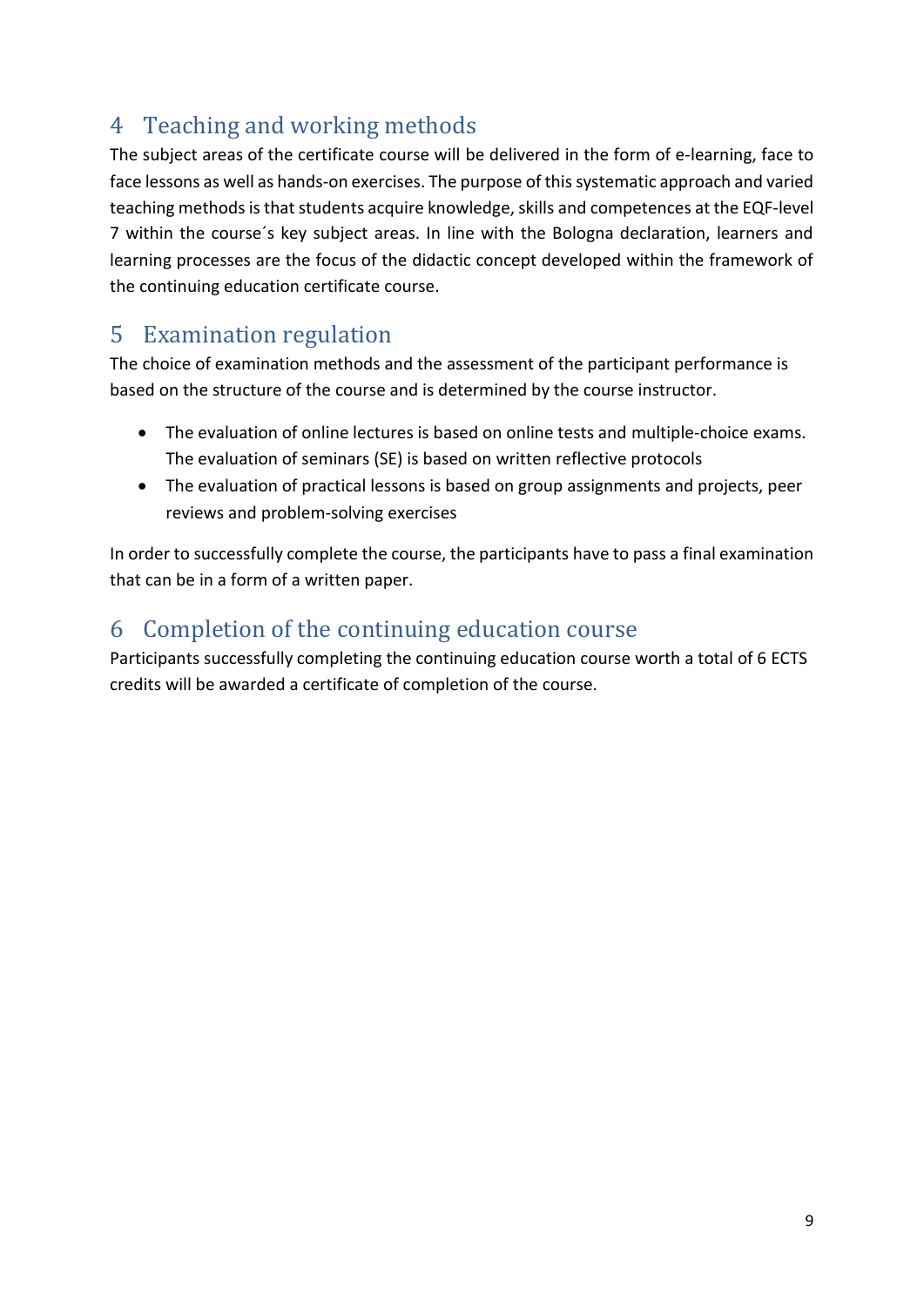# <span id="page-9-0"></span>Annex A Types of courses

The following types of courses are available:

#### **Lecture (VO)**

Lectures are courses in which certain areas of a subject and the methods used in this area are imparted through didactic presentation.

#### **Exercise course (UE)**

Exercise courses are courses in which students are instructed in specific practical skills, based on theoretical knowledge.

#### **Practical course (PR)**

Practical courses are classes in which students deal with specific topics independently, based on previously acquired theoretical and practical knowledge.

#### **Compulsory internship seminar (PP)**

The compulsory internship seminar is a class in which students deal independently with topics related to their internship placements, based on previously acquired theoretical and practical knowledge.

#### **Seminar (SE)**

Seminars are courses in which students are required to work independently on the respective subject, deepen their knowledge of the topic and discuss relevant issues.

#### **Field trips (EX)**

Field trips are courses in which students have the opportunity to experience relevant fields of study in real-life practical application, to deepen their knowledge of the respective subject. Field trips can be taken to destinations both in Austria and abroad.

#### **Master thesis seminar (MA)**

Master thesis seminars are seminars intended to provide students with academic support during the thesis writing process.

#### *Mixed-type courses:*

Mixed-type courses combine the characteristics of the courses named above (with the exception of project-type courses). Integration of different course-type elements improved the didactic value of these courses.

#### **Project course (PJ)**

Project courses are characterized by problem-based learning. Under instruction, students work preferably in small groups - on case studies, applying appropriate scientific methods.

**Lecture and seminar (VS) Lecture and exercise (VU) Lecture and field trip (VX) Seminar and field trip (SX) Exercise and seminar (US)**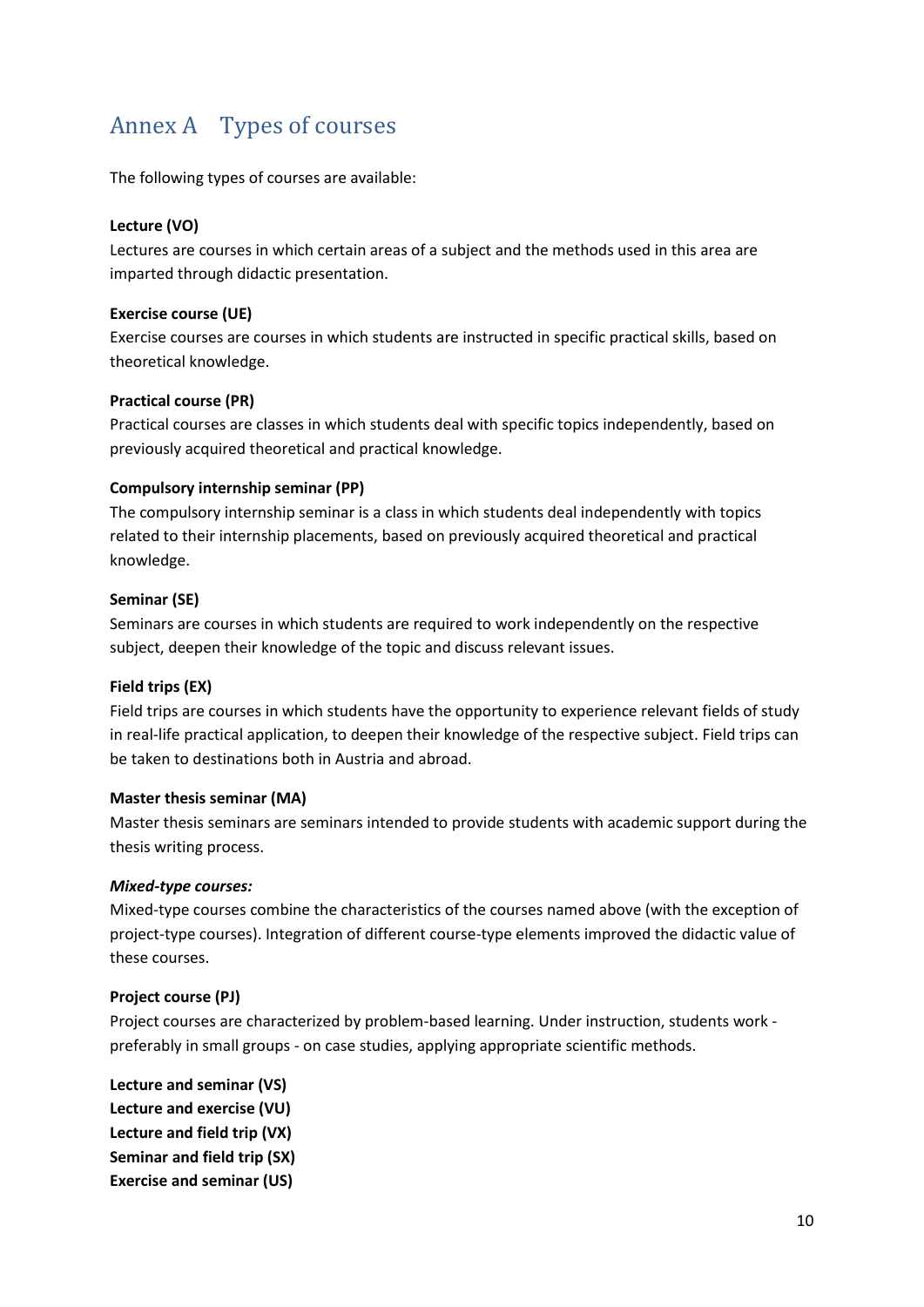# <span id="page-10-0"></span>Annex B Course's overview

| <b>Advanced course's title</b>                                                                                                                                  | Advanced technologies in smart crop farming                                                                                                                                                                                                                                                                                                                                                                                        |  |  |                                                                                                                                            |                    |
|-----------------------------------------------------------------------------------------------------------------------------------------------------------------|------------------------------------------------------------------------------------------------------------------------------------------------------------------------------------------------------------------------------------------------------------------------------------------------------------------------------------------------------------------------------------------------------------------------------------|--|--|--------------------------------------------------------------------------------------------------------------------------------------------|--------------------|
| <b>Advanced course module</b>                                                                                                                                   | <b>Compulsory</b>                                                                                                                                                                                                                                                                                                                                                                                                                  |  |  |                                                                                                                                            |                    |
| Advanced course module no.                                                                                                                                      |                                                                                                                                                                                                                                                                                                                                                                                                                                    |  |  |                                                                                                                                            |                    |
|                                                                                                                                                                 | <b>ECTS</b> credits                                                                                                                                                                                                                                                                                                                                                                                                                |  |  |                                                                                                                                            | <b>Total hours</b> |
| <b>Workload</b>                                                                                                                                                 | 6                                                                                                                                                                                                                                                                                                                                                                                                                                  |  |  |                                                                                                                                            | 150                |
| <b>Learning outcomes</b>                                                                                                                                        | The graduate will acquire highly specialized knowledge of control systems<br>for the automation in agriculture, knowledge of data structures and<br>network systems and will be able to define the science of site-specific<br>farming and their benefits.                                                                                                                                                                         |  |  |                                                                                                                                            |                    |
|                                                                                                                                                                 | The graduate will develop and apply proprietary technology in plant<br>systems as well as in the automation and control of Interpret, integrate<br>and transmit the theoretical and methodological concepts required for<br>the use of GIS and remote sensing techniques including discrimination<br>and categorization of geospatial data according to their nature,<br>conversion procedures and advanced processing techniques. |  |  |                                                                                                                                            |                    |
|                                                                                                                                                                 | The graduate will integrate GIS tools and functions to store, manage,<br>analyse and process geospatial data in order to extract relevant<br>information for decision making.<br>The graduate will generate, assess, evaluate and manage data coming<br>from crop production as well as soil and water resources in order to<br>improve agricultural production efficiency through efficient and<br>economical use of resources.   |  |  |                                                                                                                                            |                    |
|                                                                                                                                                                 |                                                                                                                                                                                                                                                                                                                                                                                                                                    |  |  |                                                                                                                                            |                    |
| The graduate will use the sources of scientific and technical information<br>in an efficient manner to develop research skills in the mentioned topics<br>above |                                                                                                                                                                                                                                                                                                                                                                                                                                    |  |  |                                                                                                                                            |                    |
|                                                                                                                                                                 |                                                                                                                                                                                                                                                                                                                                                                                                                                    |  |  | The graduate will handle complex contents and carry out a specific<br>application of digitalization methodology in an agricultural process |                    |
| <b>Course</b>                                                                                                                                                   |                                                                                                                                                                                                                                                                                                                                                                                                                                    |  |  |                                                                                                                                            |                    |
| <b>Course title</b>                                                                                                                                             | Introduction to advanced technologies in smart crop farming (VO)                                                                                                                                                                                                                                                                                                                                                                   |  |  |                                                                                                                                            |                    |
| <b>ECTS</b> credits                                                                                                                                             | 0,5                                                                                                                                                                                                                                                                                                                                                                                                                                |  |  |                                                                                                                                            |                    |
| <b>Course</b>                                                                                                                                                   |                                                                                                                                                                                                                                                                                                                                                                                                                                    |  |  |                                                                                                                                            |                    |
| <b>Course title</b>                                                                                                                                             | Data acquisition in smart crop farming (VX)                                                                                                                                                                                                                                                                                                                                                                                        |  |  |                                                                                                                                            |                    |
| <b>ECTS</b> credits                                                                                                                                             | $\overline{2}$                                                                                                                                                                                                                                                                                                                                                                                                                     |  |  |                                                                                                                                            |                    |
| <b>Course</b>                                                                                                                                                   |                                                                                                                                                                                                                                                                                                                                                                                                                                    |  |  |                                                                                                                                            |                    |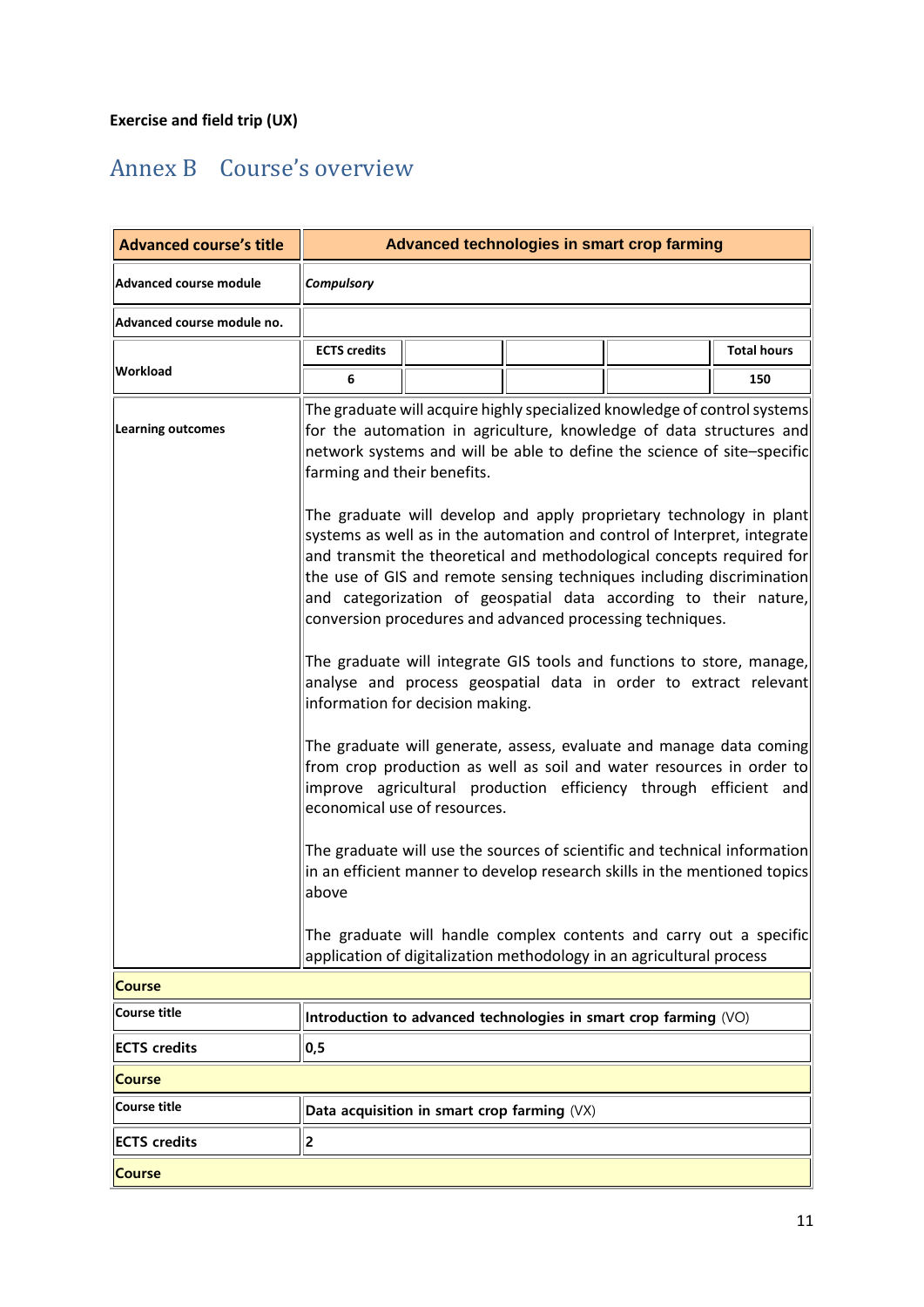| Course title         | Spatial data analysis (VS)   |  |
|----------------------|------------------------------|--|
| <b>IECTS</b> credits | 2,5                          |  |
| <b>Course</b>        |                              |  |
| Course title         | On-field machine action (UX) |  |
| <b>IECTS</b> credits |                              |  |